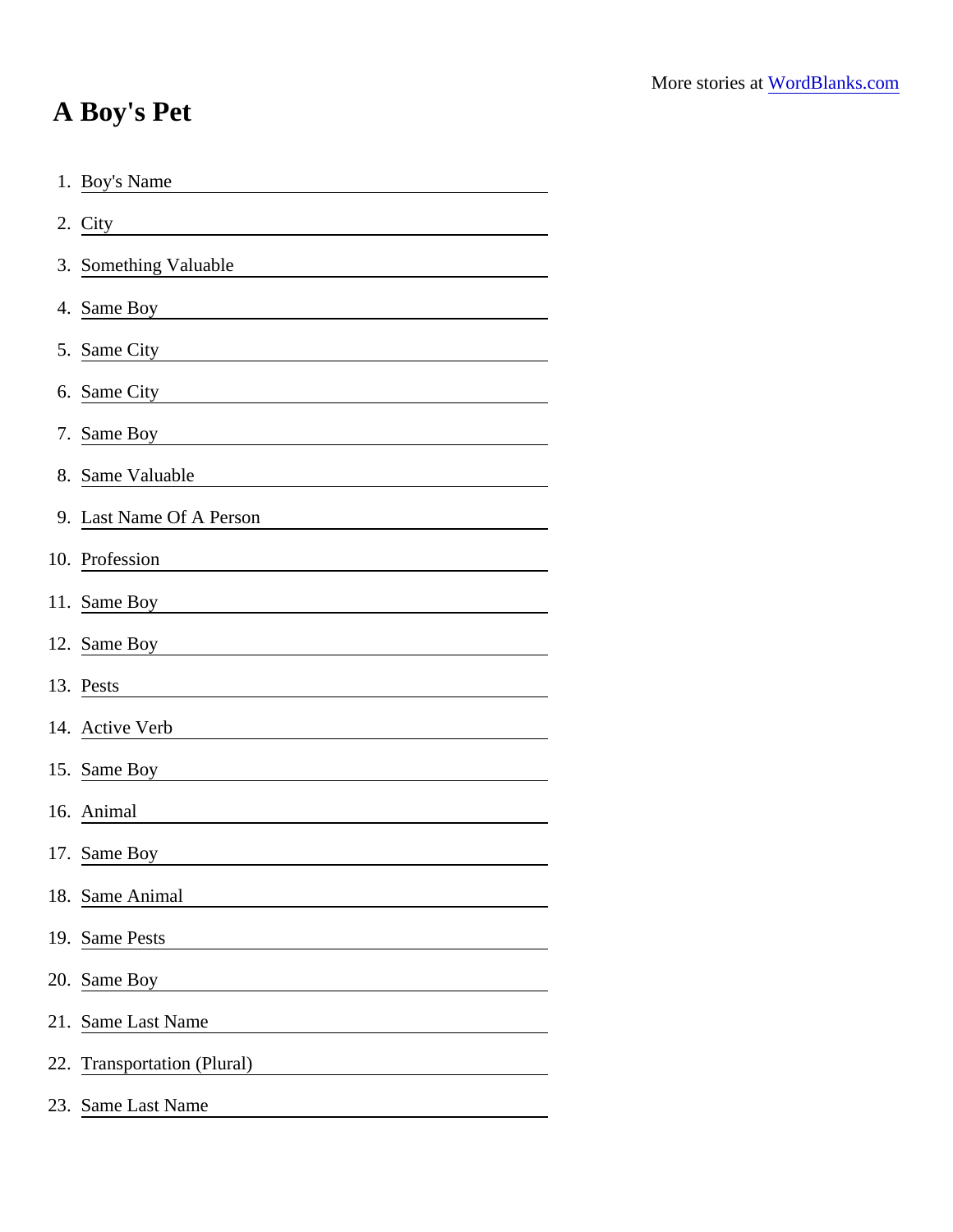| 24. Same Transportation (Singular) |
|------------------------------------|
| 25. Same Boy                       |
| 26. Same Animal                    |
| 27. Emotion                        |
| 28. Same Boy                       |
| 29. Same Last Name                 |
|                                    |
| 31. Same Boy                       |
| 32. Proper Noun                    |
| 33. Same Boy                       |
| 34. Same City                      |
| 35. Same Boy                       |
| 36. Same Last Name                 |
| 37. Same Last Name                 |
| 38. Same Animal                    |
| 39. Far Away Place                 |
| 40. Pests                          |
| 41. Same Boy                       |
| 42. Same Last Name                 |
| 43. Girl's Name                    |
| 44. Same City                      |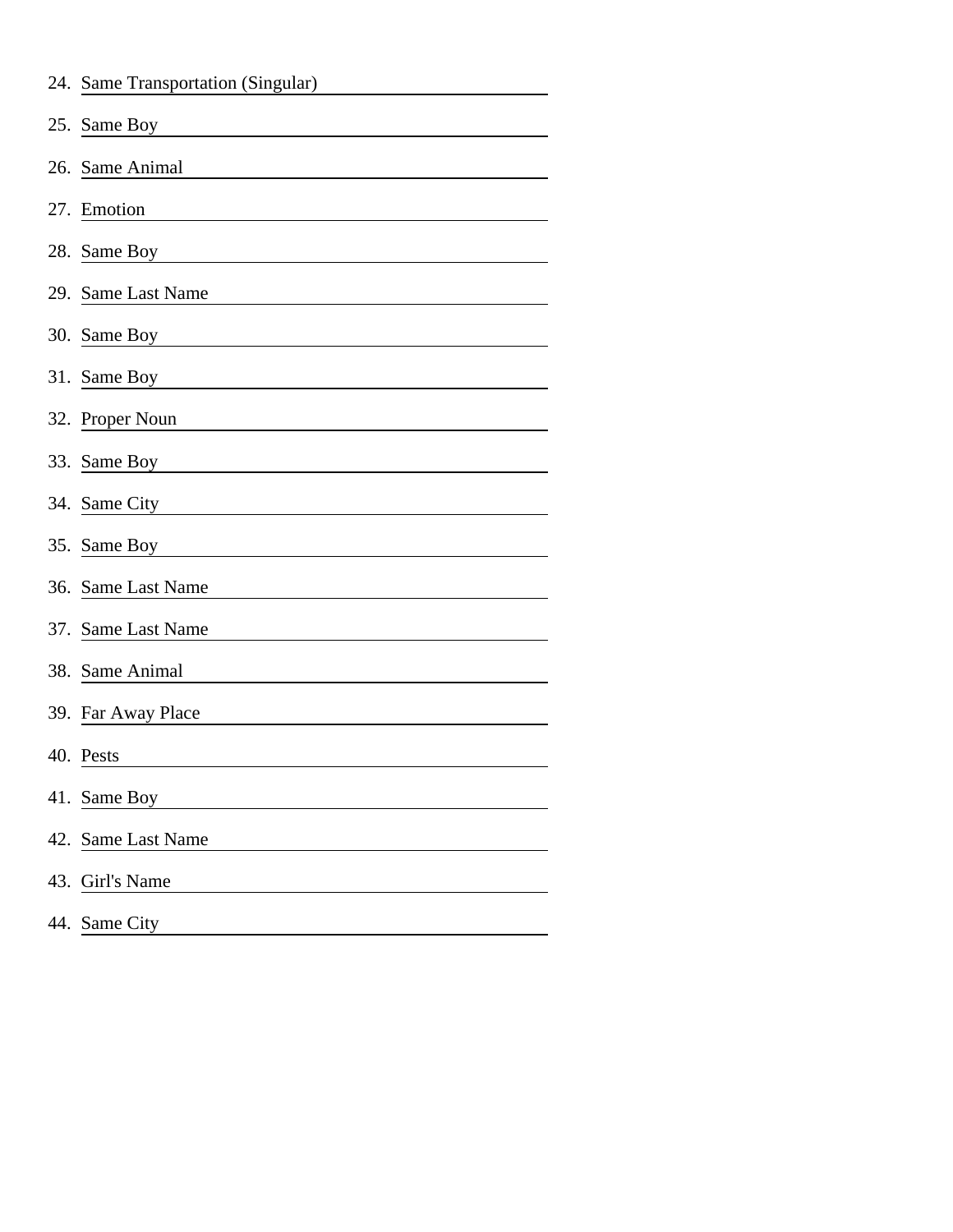## **A Boy's Pet**



Same boy had a little room of his own where he could have been very happy if it had not been for the  $\frac{p_{\text{ests}}}{}$  . They would  $\frac{p_{\text{cstis}}}{}$  all over him as he lay on his bed at night and would not let him sleep. One day Same boy earned a penny shining shoes for a gentleman, and with it he bought a/an Animal . After that Same boy 's life became easier - the Same animal frightened away all the Same pests , and Same boy could sleep in peace at night.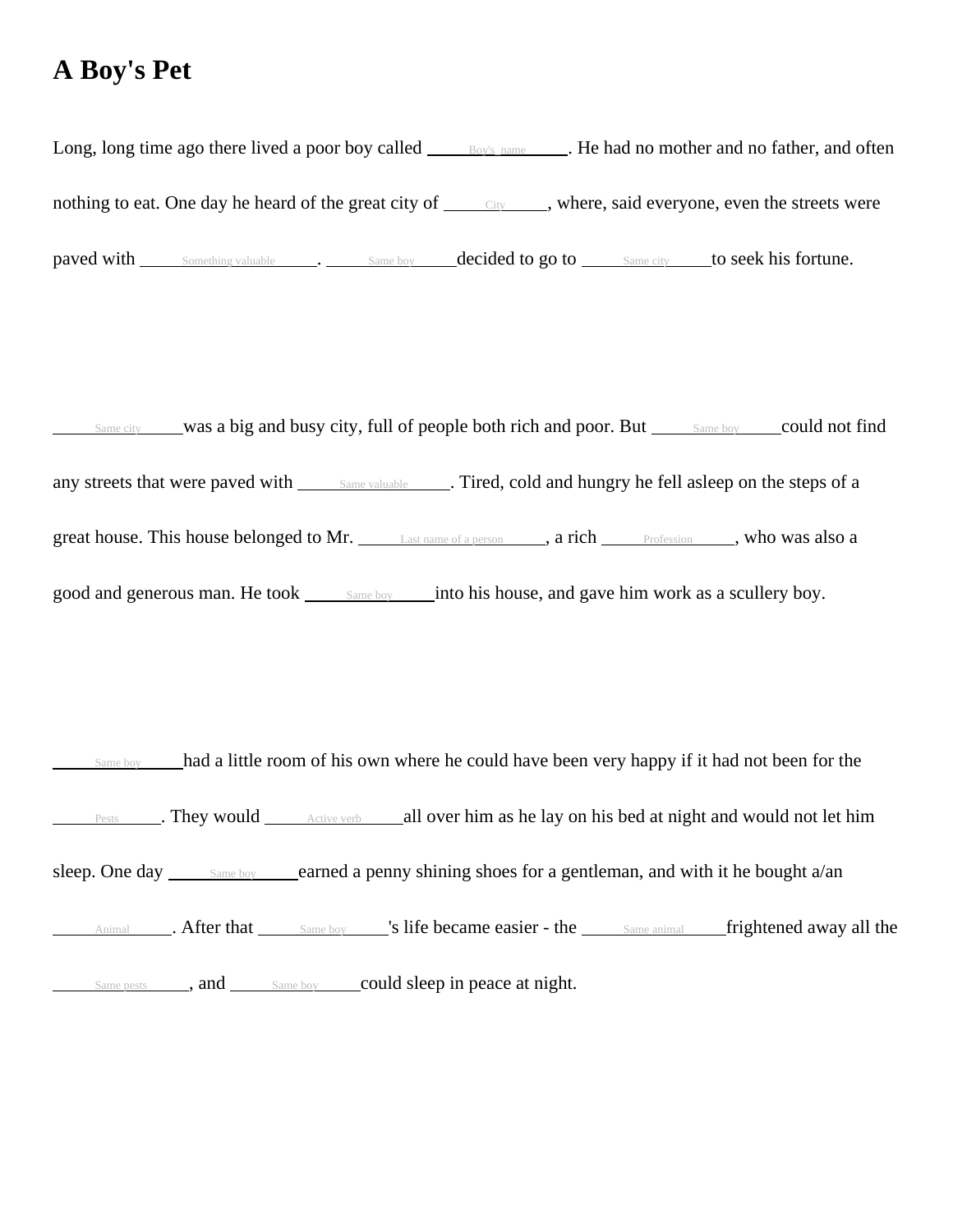| <b>One day Mr.</b> Same last name called all the servants of the house together. One of his Transportation                                        |
|---------------------------------------------------------------------------------------------------------------------------------------------------|
| (plural) was leaving for a far-off land with goods to trade. Mr. Same last name asked his servants to send                                        |
| something of their own in the <u>same transportation (singular</u> ) if they so desired, something which could perhaps                            |
| be traded for a bit of gold or money. <u>Same boy</u> had only his Same animal to send - which he did                                             |
| with a Emotion heart.                                                                                                                             |
|                                                                                                                                                   |
|                                                                                                                                                   |
| Same boy continued to work as a scullery boy for Mr. Same last name who was very kind to him.                                                     |
| So was everyone else except the Cook who made $\_\_\_\_\$ same boy same <b>Same Same</b> boy same <b>Same</b> boy same <b>Same</b> boy            |
| Same boy decided to run away. He had reached almost the end of the city when he heard the                                                         |
| <b>Example 2018</b> Proper noun <b>nally Collect Bells ring out. 'Turn again</b> Same boy <b>Same boy</b> , thrice Lord Mayor of Same city chimed |
| the bells. Same boy was astonished - but he did as the bells said and went back to Mr. Same last                                                  |
|                                                                                                                                                   |
|                                                                                                                                                   |
|                                                                                                                                                   |
|                                                                                                                                                   |
| When he returned he found that Mr. Same last name Some is ship had returned, and that his Same animal                                             |
| had been sold for a great fortune to the King of <u>Faraway place</u> whose palace had been overrun with                                          |
| had become a rich man.<br>Same boy                                                                                                                |